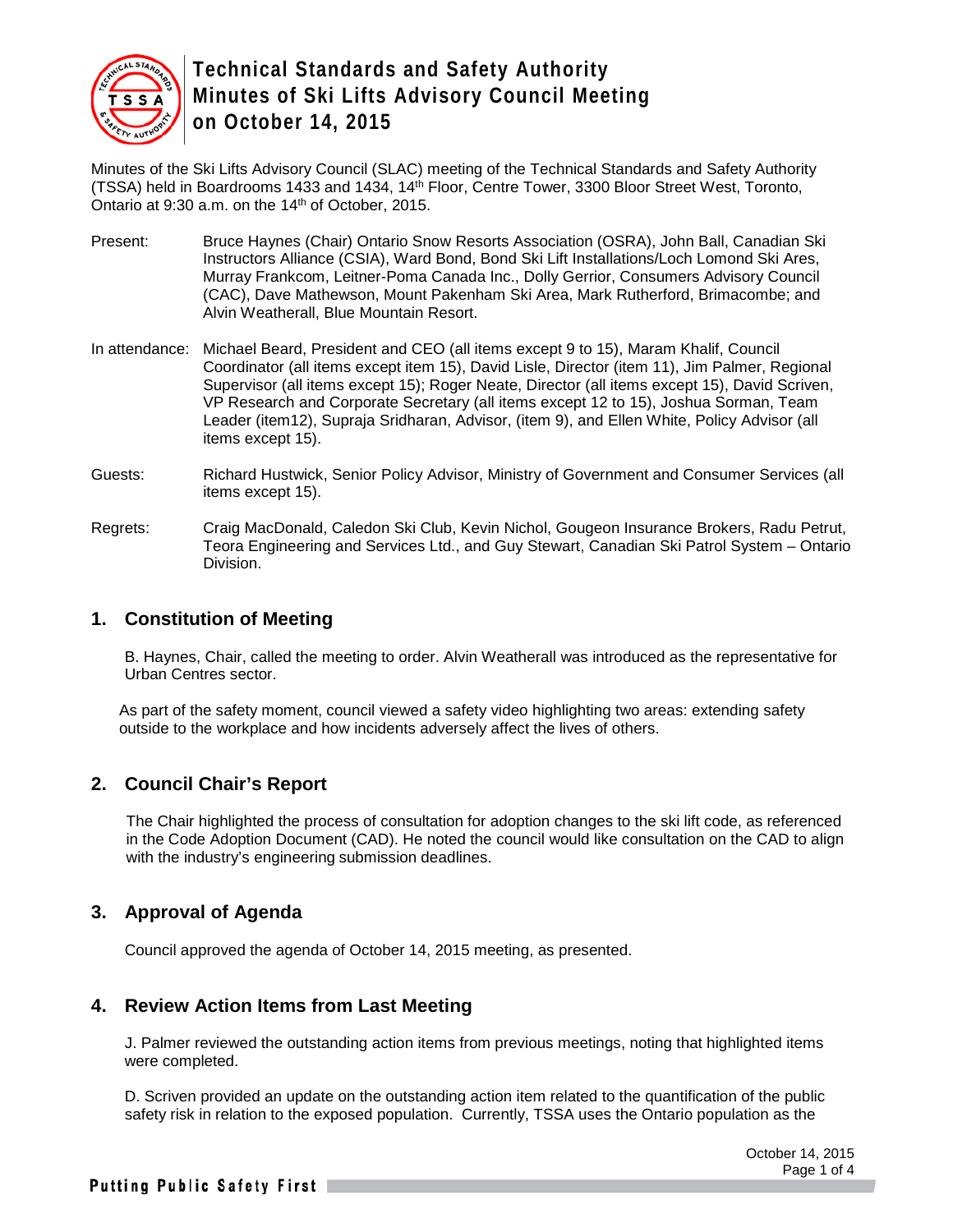

exposed population. He noted that TSSA would like to work with the ski industry to identify an estimated number of riders per season. Opportunities of sharing information between resorts and TSSA were discussed. The regional differences within Canada and the Eastern United States were also discussed.

### **5. Approval of the Minutes**

Council approved the minutes of the March 26, 2015 Ski Lift Advisory Council meeting as presented, as a true and correct record of said meeting.

# **6. TSSA President & CEO's Report**

As part of the advanced materials for this meeting, members received the President and CEO's report regarding TSSA's key activities over the last quarter, which was treated as read.

M. Beard informed the council TSSA has planned relocation of its Head Office in 2016, which will result in significant savings. The new location may also facilitate external meetings, including those initiated by the council members.

The possibility of a fee freeze for another year was also noted (which would extend the time to five years).

A video was shown highlighting the 2015 safety award recipients at TSSA's Annual General Meeting.

#### **7. Priority Safety Issue: Aging Equipment**

There was no update under this item. Moving forward, this priority safety issue will be considered as business as usual.

#### **8. Ministry of Government and Consumer Services (MGCS)**

As part of the advanced materials for this meeting, members received MGCS' report regarding ongoing activities with TSSA, which was treated as read.

A notice to amend the Technical Standards and Safety Act was sent to all councils for request of feedback with a deadline of October 14, 2015. Council noted there was not enough time given to provide feedback or obtain more information of the specifics of the changes. The notice did not clarify if the MGCS was seeking consensus from the council as a unit or its individual responses. The consultation process was not clear and the deadline was too early for giving enough time for consideration.

#### **9. Annual State of Public Safety Report and Ski Lifts Compliance Report**

With the aid of a PowerPoint presentation, which forms part of the record of the meeting, S. Sridharan provided an overview of TSSA's annual state of public safety, followed by R. Neate providing ski lifts safety program update. The Council discussed.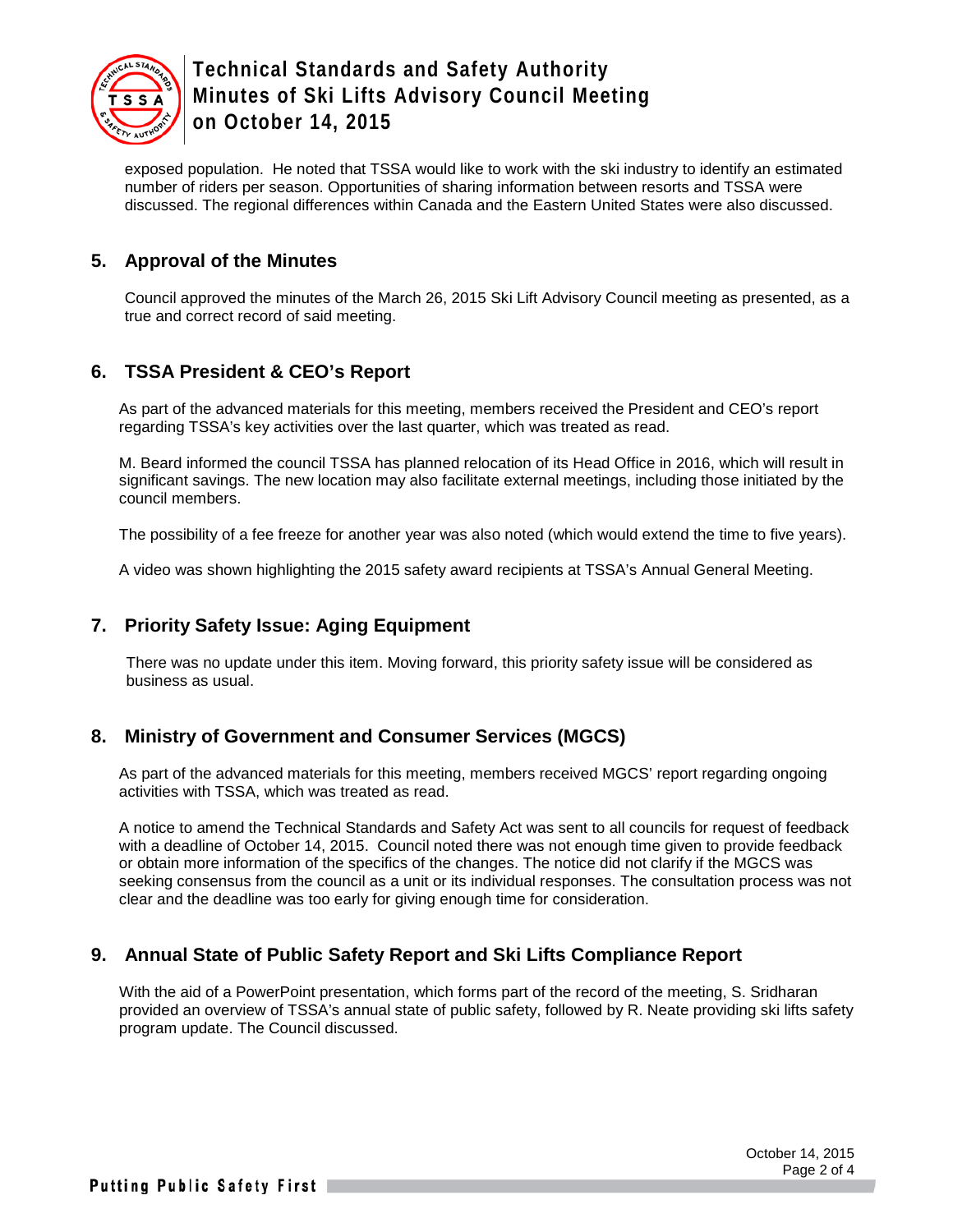

# **10. Enforcement/Inspection/Reporting**

D. Mathewson reported there has been no issues in regards to inspection over the summer. He also noted there were challenges with communicating with the industry at-large. Ontario Snow Resorts Association (OSRA) offered to help with disseminating information to the industry.

# **11. Priority Safety Issue: Public Education re – top of the hill data analysis**

With the aid of a PowerPoint presentation, which forms part of the record of the meeting, D. Lisle provided a program overview, program results and outlined next steps.

Detail data analysis of top and the bottom of the hill were provided. The details of how data was collected were discussed.

Some members were interested in data regarding incidents involving loading and unloading of certain devices and developing appropriate preventive measures. A Risk Reduction Group was created in the past to further look into this issue; however, it is no longer active. The possibility of having a pilot program for this issue will be considered.

The council recommended that the industry and TSSA share detailed information about user behavior on certain devices offline. Some council members would like to follow up directly with D. Lisle prior to the next meeting.

The process in which TSSA establishes a contact for participation from Sparks Event Marketing at on-site campaign resorts was shared. The process works well and will be utilized the same way in 2016. OSRA's offer to assist in any capacity in the above process was acknowledged and appreciated. OSRA would also like to have some of the results of this research highlighted in its monthly newsletter. This can be arranged with D. Lisle offline.

Further discussion ensued around incidents involving mis-loading resulting in passengers hanging from chairs and ways to prevent this.

# **12. Training and Certification Advisory Board (TCAB)**

J. Sorman provided an update around the recent activities of the TCAB. At the last meeting, TCAB focused on continuing education and approving curriculum including both technical and regulatory. The next step is to develop the first draft document. The implementation dates have not been set yet. The number of in-training mechanics is high and unmanageable by one certified mechanic. The need for direction was brought to the TCAB meeting. Setting a ratio for the number of in-training mechanics that are supervised by a certified mechanic will be discussed at the next TCAB meeting.

# **13. Mechanics/Licencing/Training/Education**

K. Nichol sent his regrets for this meeting.

# **14. Questions on Information and Other Businesses**

*Membership renewal:* council renewed their terms.